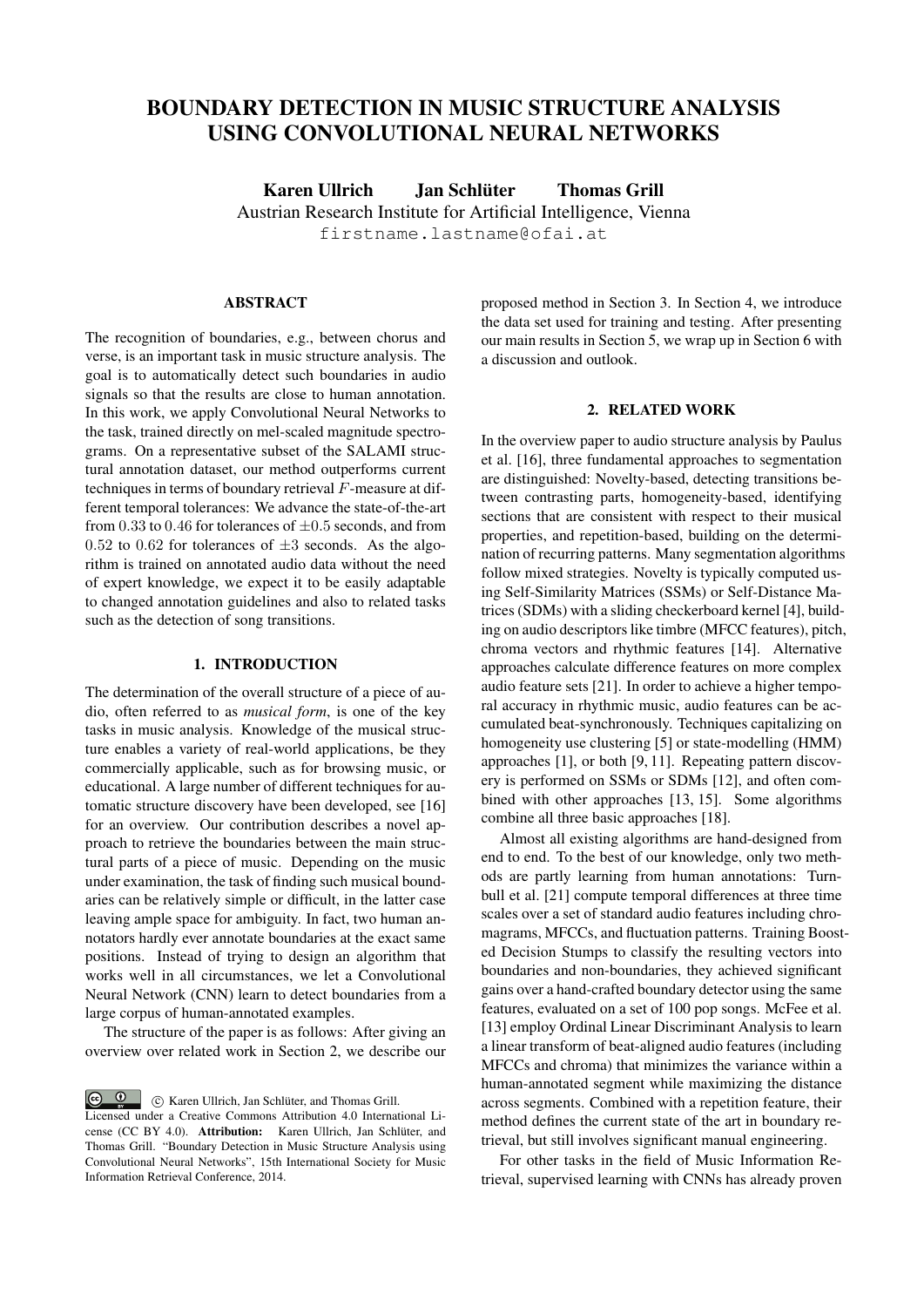to outperform hand-designed algorithms, sometimes by a large margin [3, 6, 8, 10, 17]. In this work, we investigate whether CNNs are effective for structural boundary detection as well.

#### 3. METHOD

<span id="page-1-0"></span>We propose to train a neural network on human annotations to predict likely musical boundary locations in audio data. Our method is derived from Schlüter and Böck [17], who use CNNs for onset detection: We also train a CNN as a binary classifier on spectrogram excerpts, but we adapt their method to include a larger input context and respect the higher inaccuracy and scarcity of segment boundary annotations compared to onset annotations. In the following, we will describe the features, neural network, supervised training procedure and the post-processing of the network output to obtain boundary predictions.

## <span id="page-1-2"></span>3.1 Feature Extraction

For each audio file, we compute a magnitude spectrogram with a window size of 46 ms (2048 samples at 44.1 kHz) and 50% overlap, apply a mel filterbank of 80 triangular filters from 80 Hz to 16 kHz and scale magnitudes logarithmically. To be able to train and predict on spectrogram excerpts near the beginning and end of a file, we pad the spectrogram with pink noise at -70 dB as needed (padding with silence is impossible with logarithmic magnitudes, and white noise is too different from the existing background noise in natural recordings). To bring the input values to a range suitable for neural networks, we follow [17] in normalizing each frequency band to zero mean and unit variance. Finally, to allow the CNN to process larger temporal contexts while keeping the input size reasonable, we subsample the spectrogram by taking the maximum over 3, 6 or 12 adjacent time frames (without overlap), resulting in a frame rate of 14.35 fps, 7.18 fps or 3.59 fps, respectively. We will refer to these frame rates as high, std and low.

We also tried training on MFCCs and chroma vectors (descriptors with less continuity in the 'vertical' feature dimension to be exploited by convolution), as well as fluctuation patterns and self-similarity matrices derived from those. Overall, mel spectrograms proved the most suitable for the algorithm and performed best.

# 3.2 Convolutional Neural Networks

CNNs are feed-forward neural networks usually consisting of three types of layers: Convolutional layers, pooling layers and fully-connected layers. A convolutional layer computes a convolution of its two-dimensional input with a fixed-size kernel, followed by an element-wise nonlinearity. The input may consist of multiple same-sized channels, in which case it convolves each with a separate kernel and adds up the results. Likewise, the output may consist of multiple channels computed with distinct sets of kernels. Typically the kernels are small compared to the input, allowing CNNs to process large inputs with few



<span id="page-1-1"></span>Figure 1. The arrow at the top signifies an annotated segment boundary present within a window of feature frames. As seen in the upper panel, the target labels are set to one in the environment of this boundary, and to zero elsewhere. The lower panel shows how positive targets far from the annotation are given a lower weight in training.

learnable parameters. A pooling layer subsamples its twodimensional input, possibly by different factors in the two dimensions, handling each input channel separately. Here, we only consider max-pooling, which introduces some translation invariance across the subsampled dimension. Finally, a fully-connected layer discards any spatial layout of its input by reshaping it into a vector, computes a dot product with a weight matrix and applies an element-wise nonlinearity to the result. Thus, unlike the other layer types, it is not restricted to local operations and can serve as the final stage integrating all information to form a decision.

In this work, we fix the network architecture to a convolutional layer of  $16 \, 8 \times 6$  kernels (8 time frames, 6 mel bands, 16 output channels), a max-pooling layer of  $3 \times 6$ , another convolution of  $32.6 \times 3$  kernels, a fully-connected layer of 128 units and a fully-connected output layer of 1 unit. This architecture was determined in preliminary experiments and not further optimized for time constraints.

#### <span id="page-1-3"></span>3.3 Training

The input to the CNN is a spectrogram excerpt of  $N$  frames, and its output is a single value giving the probability of a boundary in the center of the input. The network is trained in a supervised way on pairs of spectrogram excerpts and binary labels. To account for the inaccuracy of the ground truth boundary annotations (as observable from the disagreement between two humans annotating the same piece), we employ what we will refer to as *target smearing*: All excerpts centered on a frame within  $\pm E$  frames from an annotated boundary will be presented to the network as positive examples, weighted in learning by a Gaussian kernel centered on the boundary. Figure [1](#page-1-1) illustrates this for  $E = 10$ . We will vary both the spectrogram length N and smearing environment  $E$  in our experiments. To compensate for the scarceness of positive examples, we increase their chances of being randomly selected for a training step by a factor of 3.

Training is performed using gradient descent on cross-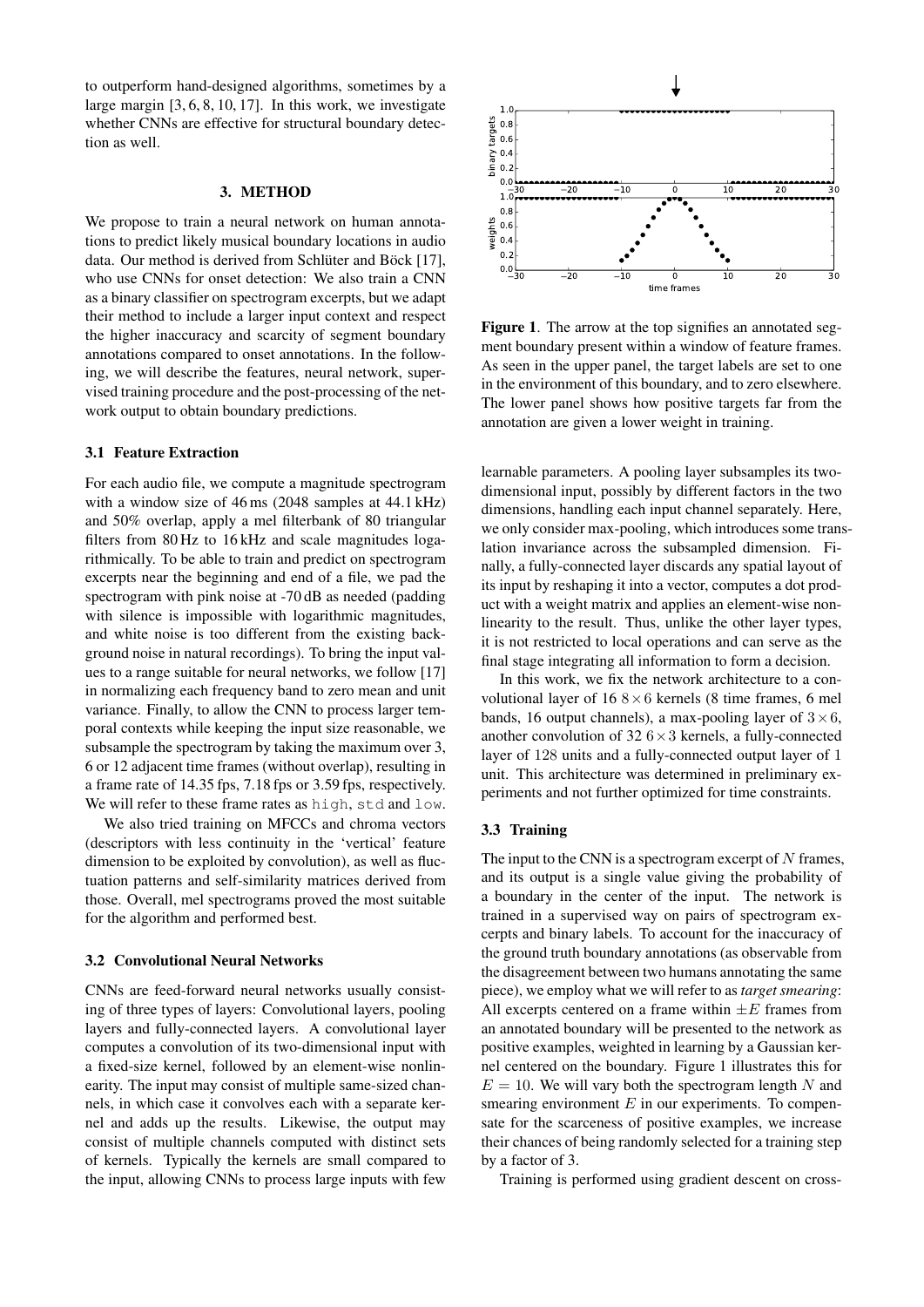entropy error with mini-batches of 64 examples, momentum of 0.95, and an initial learning rate of 0.6 multiplied by 0.85 after every mini-epoch of 2000 weight updates. We apply 50% dropout to the inputs of both fully-connected layers [7]. Training is always stopped after 20 mini-epochs, as the validation error turned out not to be robust enough for early stopping. Implemented in Theano [2], training a single CNN on an Nvidia GTX 780 Ti graphics card took 50–90 minutes.

## <span id="page-2-6"></span>3.4 Peak-picking

At test time, we apply the trained network to each position in the spectrogram of the music piece to be segmented, obtaining a boundary probability for each frame. We then employ a simple means of peak-picking on this boundary activation curve: Every output value that is not surpassed within  $\pm 6$  seconds is a boundary candidate. From each candidate value we subtract the average of the activation curve in the past 12 and future 6 seconds, to compensate for long-term trends. We end up with a list of boundary candidates along with strength values that can be thresholded at will. We found that more elaborate peak picking methods did not improve results.

## 4. DATASET

<span id="page-2-0"></span>We evaluate our algorithm on a subset of the Structural Analysis of Large Amounts of Music Information (SALAMI) database [20]. In total, this dataset contains over 2400 structural annotations of nearly 1400 musical recordings of different genres and origins. About half of the annotations (779 recordings, 498 of which are doubly-annotated) are publicly available.<sup>[1](#page-2-2)</sup> A part of the dataset was also used in the "Audio Structural Segmentation" task of the annual MIREX evaluation campaign in 2012 and 2013. [2](#page-2-3) Along with quantitative evaluation results, the organizers published the ground truth and predictions of 17 different algorithms for each recording. By matching the ground truth to the public SALAMI annotations, we were able to identify 487 recordings. These serve as a test set to evaluate our algorithm against the 17 MIREX submissions. We had another 733 recordings at our disposal, annotated following the SALAMI guidelines, which we split into 633 items for training and 100 for validation.

#### 5. EXPERIMENTAL RESULTS

#### <span id="page-2-1"></span>5.1 Evaluation

For boundary retrieval, the MIREX campaign uses two evaluation measures: *Median deviation* and *Hit rate*. The former measures the median distance between each annotated boundary and its closest predicted boundary or vice versa. The latter checks which predicted boundaries fall close enough to an unmatched annotated boundary (true



<span id="page-2-7"></span>Figure 2. Optimization of the threshold shown for model 8s\_std\_3s at tolerance ±0.5 seconds. Boundary retrieval precision, recall and F-measure are averaged over the 100 validation set files.

positives), records remaining unmatched predictions and annotations as false positives and negatives, respectively, then computes the precision, recall and F-measure. Since not only the temporal distance of predictions, but also the figures of precision and recall are of interest, we opted for the Hit rate at as our central measure of evaluation, computed at a temporal tolerance of  $\pm 0.5$  seconds (as in [21]) and  $\pm 3$  seconds (as in [9]). For accumulation over multiple recordings, we follow the MIREX evaluation by calculating F-measure, precision and recall per item and averaging the three measures over the items for the final result. Note that the averaged F-measure is not necessarily the harmonic mean of the averaged precision and recall. Our evaluation code is publicly available for download.<sup>[3](#page-2-4)</sup>

#### <span id="page-2-8"></span>5.2 Baseline and upper bound

Our focus for evaluation lies primarily on the F-measure. Theoretically, the F-measure is bounded by  $F \in [0, 1]$ , but for the given task, we can derive more useful lower and upper bounds to compare our results to. As a baseline, we use regularly spaced boundary predictions starting at time 0. Choosing an optimal spacing, we obtain an F-measure of  $F_{\text{inf.3}} \approx 0.33$  for  $\pm 3$  seconds tolerance, and  $F_{\text{inf.0.5}} \approx 0.13$ for a tolerance of  $\pm 0.5$  seconds. Note that it is crucial to place the first boundary at 0 seconds, where a large fraction of the music pieces has annotated segment boundaries. Many pieces have only few boundaries at all, thus the impact can be considerable. An upper bound  $F_{\text{sup}}$  can be derived from the insight that no annotation will be perfect given the fuzzy nature of the segmentation task. Even though closely following annotation guidelines, <sup>[4](#page-2-5)</sup> two annotators might easily disagree on the existence or exact po-

<span id="page-2-2"></span><sup>1</sup> [http://ddmal.music.mcgill.ca/datasets/salami/](http://ddmal.music.mcgill.ca/datasets/salami/SALAMI_data_v1.2.zip) [SALAMI\\_data\\_v1.2.zip](http://ddmal.music.mcgill.ca/datasets/salami/SALAMI_data_v1.2.zip), accessed 2014-05-02

<span id="page-2-3"></span><sup>2</sup> Music Information Retrieval Evaluation eXchange, [http://www.](http://www.music-ir.org/mirex) [music-ir.org/mirex](http://www.music-ir.org/mirex), accessed 2014-04-29

<span id="page-2-4"></span><sup>3</sup> [http://ofai.at/research/impml/projects/](http://ofai.at/research/impml/projects/audiostreams/ismir2014/) [audiostreams/ismir2014/](http://ofai.at/research/impml/projects/audiostreams/ismir2014/)

<span id="page-2-5"></span><sup>4</sup> cf. the SALAMI Annotator's Guide: [http://www.music.](http://www.music.mcgill.ca/~jordan/salami/SALAMI-Annotator-Guide.pdf) [mcgill.ca/~jordan/salami/SALAMI-Annotator-Guide.](http://www.music.mcgill.ca/~jordan/salami/SALAMI-Annotator-Guide.pdf) [pdf](http://www.music.mcgill.ca/~jordan/salami/SALAMI-Annotator-Guide.pdf), accessed 2014-04-30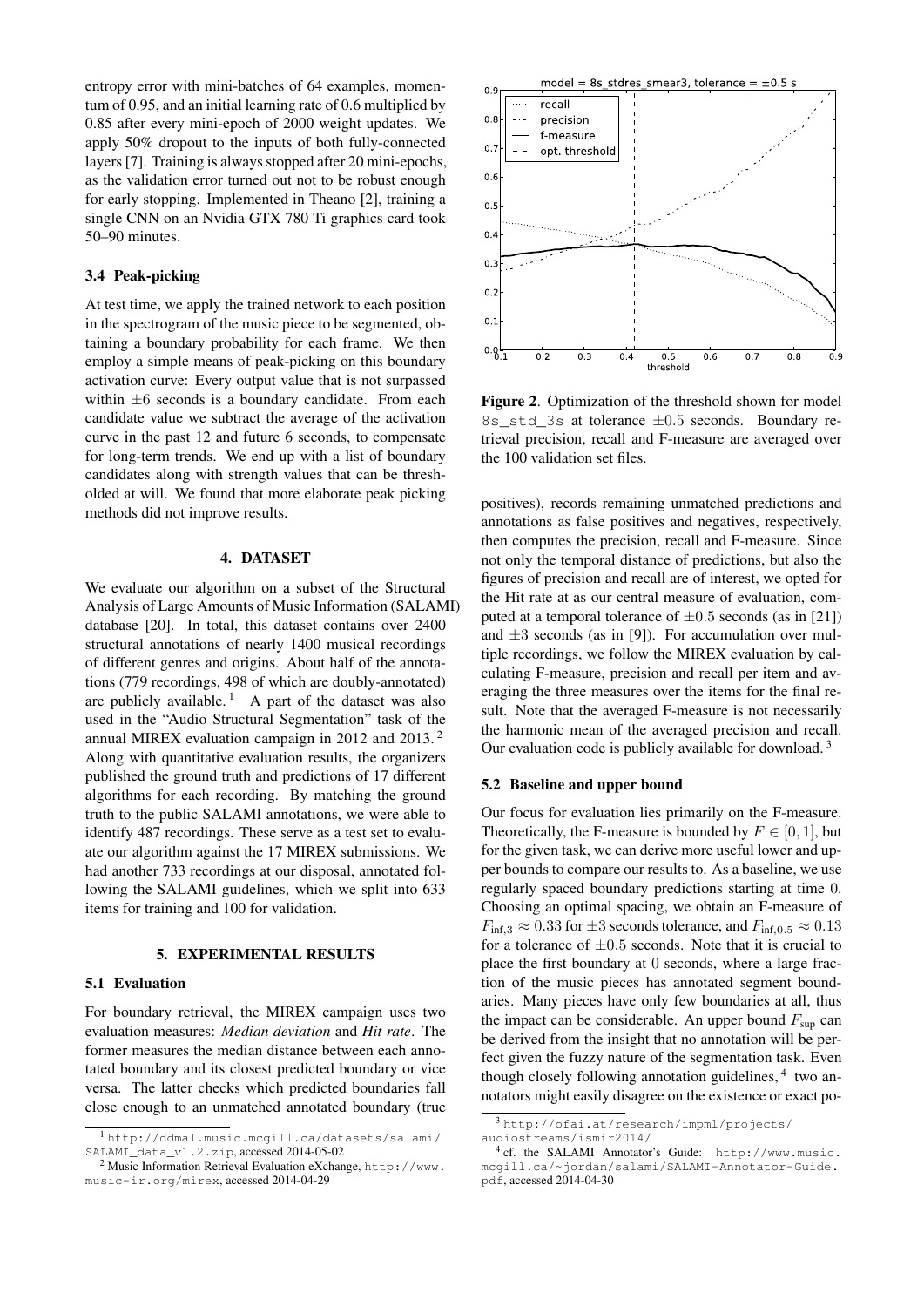

<span id="page-3-0"></span>Figure 3. Comparison of different model parameters (context length, resolution and target smearing) with respect to mean F-measure on our validation set at  $\pm 0.5$  seconds tolerance. Mean and minimum-maximum range of five individually trained models for each parameter combination are shown, as well as results for bagging the five models.

sitions of segment boundaries. By analyzing the items in the public SALAMI dataset that have been annotated twice (498 pieces in total), we calculated  $F_{\text{sup,3}} \approx 0.76$  for  $\pm 3$ seconds tolerance, and  $F_{\text{sup,0.5}} \approx 0.67$  for  $\pm 0.5$  seconds tolerance. Within our evaluation data subset (439 doubleannotations), the results are only marginally different with  $F_{\text{sup},0.5} \approx 0.68.$ 

#### 5.3 Threshold optimization

Peak-picking, described in Section [3.4,](#page-2-6) delivers the positions of potential boundaries along with their probabilities, as calculated by the CNN. The application of a threshold to those probabilities rejects part of the boundaries, affecting the precision and recall rates and consequently the Fmeasure we use for evaluation. Figure [2](#page-2-7) shows precision and recall rates as well as the F-measure as a function of the threshold for the example of the 8s\_std\_3s model (8 seconds of context, standard resolution, target smearing 3 seconds) at  $\pm 0.5$  seconds tolerance, applied to the 100 files of the validation data set. By locating the maximum of the F-measure we retrieve an estimate for the optimum threshold which is specific for each individual learned model. Since the curve for the F-measure is typically flat-topped for a relatively wide range of threshold values, the choice of the actual value is not very delicate.

## <span id="page-3-2"></span>5.4 Temporal context investigation

It is intuitive to assume that the CNN needs a certain amount of temporal context to reliably judge the presence of a boundary. Furthermore, the temporal resolution of the input spectra (Section [3.1\)](#page-1-2) and the applied target smearing (Section [3.3\)](#page-1-3) is expected to have an impact on the temporal accuracy of the predictions. See Figure [3](#page-3-0) and Figure [4](#page-3-1) for comparisons of these model parameters, for tolerances  $\pm 0.5$  seconds



<span id="page-3-1"></span>Figure 4. Comparison of different model parameters (context length, resolution and target smearing) with respect to mean F-measure on our validation set at  $\pm 3$  seconds tolerance. Mean and minimum-maximum range of five individually trained models for each parameter combination are shown, as well as results for bagging the five models.

and  $\pm 3$  seconds, respectively. Each bar in the plots represents the mean and minimum-maximum range of five individual experiments with different random initializations. For the case of only  $\pm 0.5$  seconds of acceptable error, we conclude that target smearing must also be small: A smearing width of 1 to 1.5 seconds performs best. Low temporal spectral resolution tends to diminish results, and the context length should not be shorter than 8 seconds. For  $\pm 3$ seconds tolerance, context length and target smearing are the most influential parameters, with the F-measure peaking at 32 seconds context and 4 to 6 seconds smearing. Low temporal resolution is sufficient, keeping the CNN smaller and easier to train.

#### 5.5 Model bagging

As described in Section [5.4,](#page-3-2) for each set of parameters we trained five individual models. This allows us to improve the performance on the given data using a statistical approach: *Bagging*, in our case averaging the outputs of multiple identical networks trained from different initializations before the peak-picking stage, should help to reduce model uncertainty. After again applying the above described threshold optimization process on the resulting boundaries, we arrived at improvements of the F-measure of up to 0.03, indicated by arrow tips in Figures [3](#page-3-0) and [4.](#page-3-1) Tables [1](#page-4-1) and [2](#page-4-2) show our final best results after model bagging for tolerances  $\pm 0.5$  seconds and  $\pm 3$  seconds, respectively. The results are set in comparison with the algorithms submitted to the MIREX campaign in 2012 and 2013, and the lower and upper bounds calculated from the annotation ground-truth (see Section [5.2\)](#page-2-8).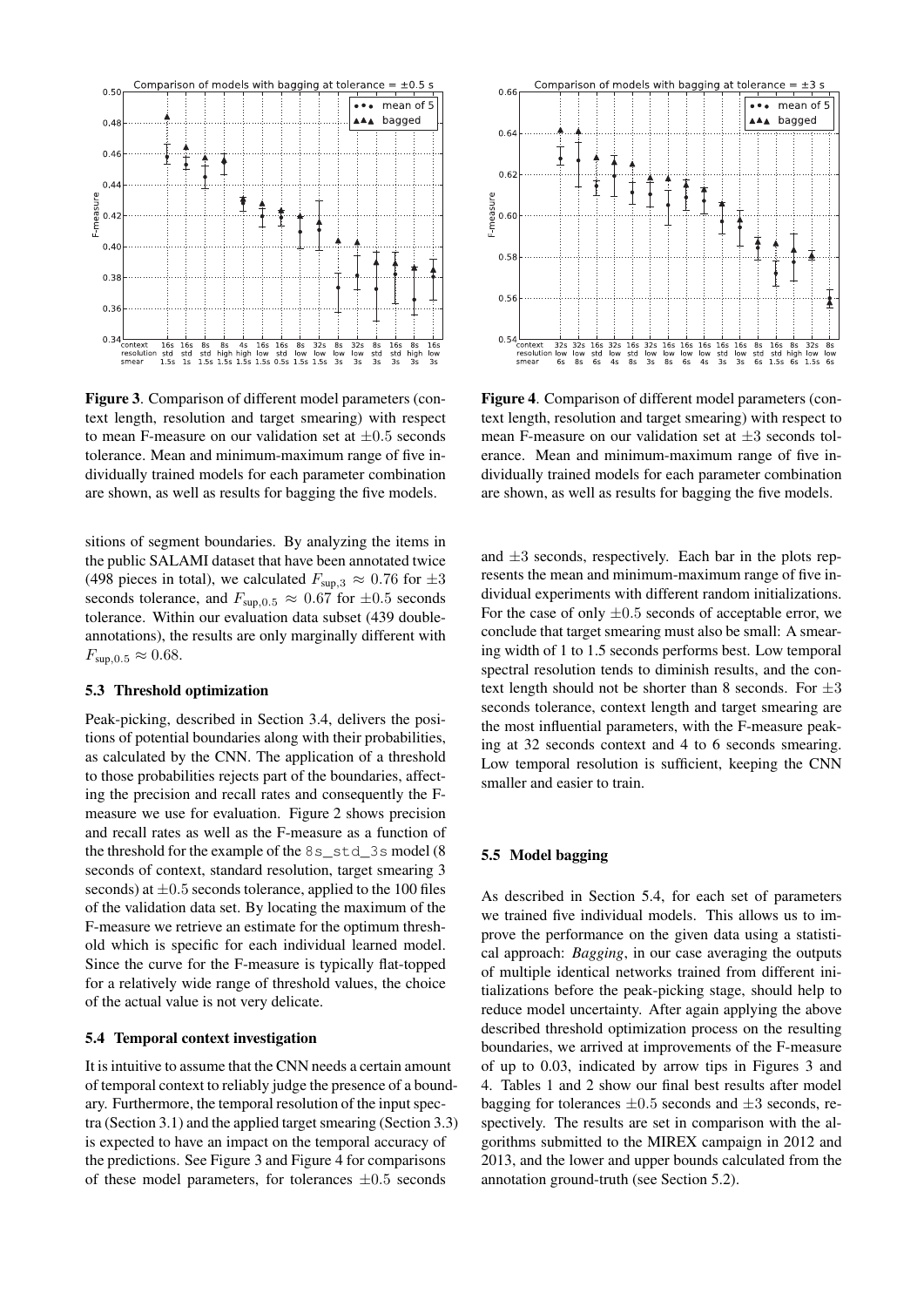| Algorithm               | F-measure | Precision | Recall |
|-------------------------|-----------|-----------|--------|
| Upper bound (est.)      | 0.68      |           |        |
| 16s_std_1.5s            | 0.4646    | 0.5553    | 0.4583 |
| MP2 (2013)              | 0.3280    | 0.3001    | 0.4108 |
| MP1 (2013)              | 0.3149    | 0.3043    | 0.3605 |
| OYZS1 (2012)            | 0.2899    | 0.4561    | 0.2583 |
| 32s low 6s              | 0.2884    | 0.3592    | 0.2680 |
| KSP2 (2012)             | 0.2866    | 0.2262    | 0.4622 |
| SP1 (2012)              | 0.2788    | 0.2202    | 0.4497 |
| KSP3 (2012)             | 0.2788    | 0.2202    | 0.4497 |
| KSP1 (2012)             | 0.2788    | 0.2201    | 0.4495 |
| RBH3 (2013)             | 0.2683    | 0.2493    | 0.3360 |
| RBH1 (2013)             | 0.2567    | 0.2043    | 0.3936 |
| RBH <sub>2</sub> (2013) | 0.2567    | 0.2043    | 0.3936 |
| RBH4 (2013)             | 0.2567    | 0.2043    | 0.3936 |
| CF5 (2013)              | 0.2128    | 0.1677    | 0.3376 |
| CF6 (2013)              | 0.2101    | 0.2396    | 0.2239 |
| SMGA1 (2012)            | 0.1968    | 0.1573    | 0.2943 |
| <b>MHRAF1</b> (2012)    | 0.1910    | 0.1941    | 0.2081 |
| SMGA2 (2012)            | 0.1770    | 0.1425    | 0.2618 |
| SBV1 (2012)             | 0.1546    | 0.1308    | 0.2129 |
| Baseline (est.)         | 0.13      |           |        |

<span id="page-4-1"></span>Table 1. Boundary recognition results on our test set at  $\pm 0.5$  seconds tolerance. Our best result is emphasized and compared with results from the MIREX campaign in 2012 and 2013.

| Algorithm               | F-measure | Precision | Recall |
|-------------------------|-----------|-----------|--------|
| Upper bound (est.)      | 0.76      |           |        |
| 32s low 6s              | 0.6164    | 0.5944    | 0.7059 |
| 16s std 1.5s            | 0.5726    | 0.5648    | 0.6675 |
| MP2 (2013)              | 0.5213    | 0.4793    | 0.6443 |
| MP1 (2013)              | 0.5188    | 0.5040    | 0.5849 |
| CF5 (2013)              | 0.5052    | 0.3990    | 0.7862 |
| SMGA1 (2012)            | 0.4985    | 0.4021    | 0.7258 |
| RBH1 (2013)             | 0.4920    | 0.3922    | 0.7482 |
| RBH <sub>2</sub> (2013) | 0.4920    | 0.3922    | 0.7482 |
| RBH4 (2013)             | 0.4920    | 0.3922    | 0.7482 |
| SP1 (2012)              | 0.4891    | 0.3854    | 0.7842 |
| KSP3 (2012)             | 0.4891    | 0.3854    | 0.7842 |
| KSP1 (2012)             | 0.4888    | 0.3850    | 0.7838 |
| KSP2 (2012)             | 0.4885    | 0.3846    | 0.7843 |
| SMGA2 (2012)            | 0.4815    | 0.3910    | 0.6965 |
| RBH3 (2013)             | 0.4804    | 0.4407    | 0.6076 |
| CF6 (2013)              | 0.4759    | 0.5305    | 0.5102 |
| OYZS1 (2012)            | 0.4401    | 0.6354    | 0.4038 |
| SBV1 (2012)             | 0.4352    | 0.3694    | 0.5929 |
| <b>MHRAF1</b> (2012)    | 0.4192    | 0.4342    | 0.4447 |
| Baseline (est.)         | 0.33      |           |        |

<span id="page-4-2"></span>Table 2. Boundary recognition results on our test set at  $\pm 3$  seconds tolerance. Our best result is emphasized and compared with results from the MIREX campaign in 2012 and 2013.

#### 6. DISCUSSION AND OUTLOOK

<span id="page-4-0"></span>Employing Convolutional Neural Networks trained directly on mel-scaled spectrograms, we are able to achieve boundary recognition F-measures strongly outperforming any algorithm submitted to MIREX 2012 and 2013. The networks have been trained on human-annotated data, considering different context lengths, temporal target smearing and spectrogram resolutions. As we did not need any domain knowledge for training, we expect our method to be easily adaptable to different 'foci of annotation' such as, e.g., determined by different musical genres or annotation guidelines. In fact, our method is itself an adaption of a method for onset detection [17] to a different time focus.

There are a couple of conceivable strategies to improve the results further: With respect to the three fundamental approaches to segmentation described in Section [1,](#page-0-1) the CNNs in this work can only account for novelty and homogeneity, which can be seen as two sides of the same medal. To allow them to leverage repetition cues as well, the vectorial repetition features of McFee et al. [13] might serve as an additional input. Alternatively, the network could be extended with recurrent connections to yield a Recurrent CNN. Given suitable training data, the resulting memory might be able to account for repeating patterns. Secondly, segmentation of musical data by humans is not a trivially sequential process but inherently hierarchical. The SALAMI database actually provides annotations on two levels: A coarse one, as used in the MIREX campaign, but also a more fine-grained variant, encoding subtler details of the temporal structure. It could be helpful to feed both levels to the CNN training, weighted with respect to the significance. Thirdly, we leave much of the data preprocessing to the CNN, very likely using up a considerable part of its capacity. For example, the audio files in the SALAMI collection are of very different loudness, which could be fixed in a simple preprocessing step, either on the whole files, or using some dynamic gain control. Similarly, many of the SALAMI audio files start or end with noise or background sounds. A human annotator easily recognizes this as not belonging to the actual musical content, ignoring it in the annotations. The abrupt change from song-specific background noise to our pink noise padding may be mistaken for a boundary by the CNN, though. Therefore it could be worthwhile to apply some intelligent padding of appropriate noise or background to provide context at the beginnings and endings of the audio. And finally, we have only explored a fraction of the hyperparameter space regarding network architecture and learning, and expect further improvements by a systematic optimization of these.

Another promising direction of research is to explore the internal processing of the trained networks, e.g., by visualization of connection weights and receptive fields [19]. This may help to understand the segmentation process as well as differences to existing approaches, and to refine the network architecture.